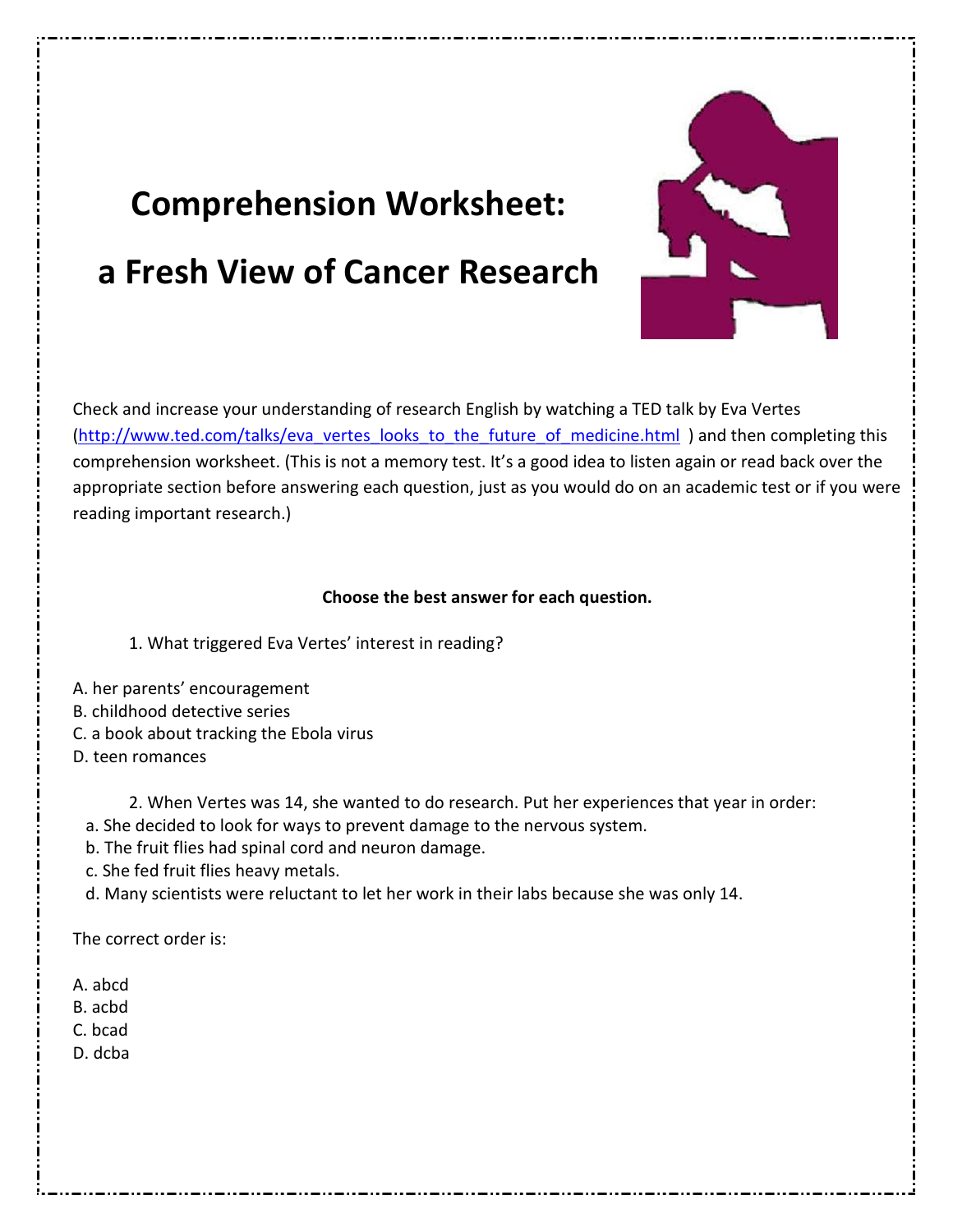3. Vertes says she had heard of stem cells as "the panacea of the future." If you are not sure of the meaning of 'panacea', you can find good clues in the context-- the rest of what she says about stem cells. Based on the context, '**panacea**' probably means most nearly:

A. a treatment that will help many different diseases

B. a therapy for cancer

C. a type of cancer

D. a bread derivative that treats stem cells

4. What does Vertes say seems to trigger or induce cancer?

A. unhealthy habits like smoking, drinking, and other abuse

B. angiogenesis

C. injury to an organ or part of the body

D. no one knows

 5. She mentions that stem cells have the ability to differentiate and become different types of tissue. It changed her way of looking at cancer when she realized

A. stem cell cancers may be the body's unsuccessful attempt to heal damaged tissue.

B. good stem cells can become cancerous, so they should be isolated and destroyed.

C. sometimes cancer occurs in more than one type of tissue.

D. cell proliferation can happen in lungs.

6. What does she mean by "Shouldn't we think about manipulation, rather than elimination?"

A. We need to manipulate normal body cells to inhibit the cancer so it will cause minimal damage. B. Instead of trying to destroy cancer completely, maybe we could learn to control it and make it work for our bodies instead of against them.

C. We should manipulate anti-cancer therapies to more effectively overlap each other until the cancer is completely gone.

D. It's not enough to manipulate treatments; we need to eliminate the cancer completely.

7. Which of these statements is NOT true of skeletal muscle tissue?

A. It has a large number of blood vessels.

B. It divides more often than most tissues.

C. It makes up at least 50% of our body.

D. It rarely develops cancer even from metastases.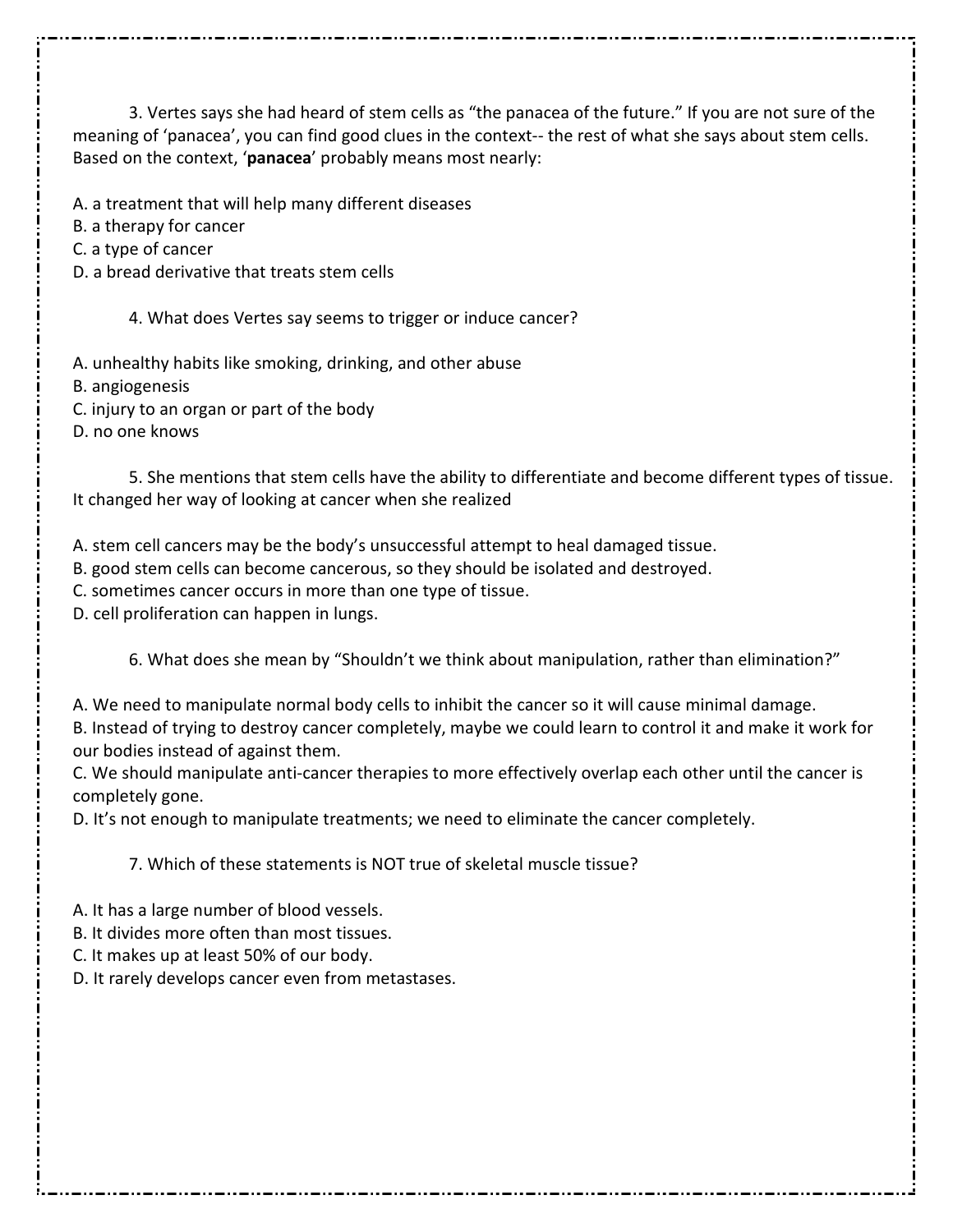# 8. What is metastasis?

A. an integral (basic) part of lung cancer.

B. an especially deadly form of breast cancer.

C. a rare form of muscle cancer, found only in isolated cases.

D. the cancer phase when cancer cells spread from the original tumor to other parts of the body.

9. Which of these statements about angiogenesis are true? Choose all that are correct.

A. In angiogenesis a tumor grows extra blood vessels to supply it with the nutrition it needs to get larger.

B. Angiogenesis assures the tumor of a rich blood supply.

C. When angiogenesis ceases, tumors can't grow enough to cause harm.

D. Because of angiogenesis, a tumor corresponding in size to a pinpoint is not harmful.

E. Vertes hypothesized that muscles can control or inhibit angiogenesis-- possibly to protect their own blood supply.

F. Angiogenesis is not important or only marginally important to cancer growth.

 10. Vertes proposes the possibility that in the future instead of fighting cancer we might use it to grow new cells in diseases that destroy cells. True or false?

A. True

B. False.